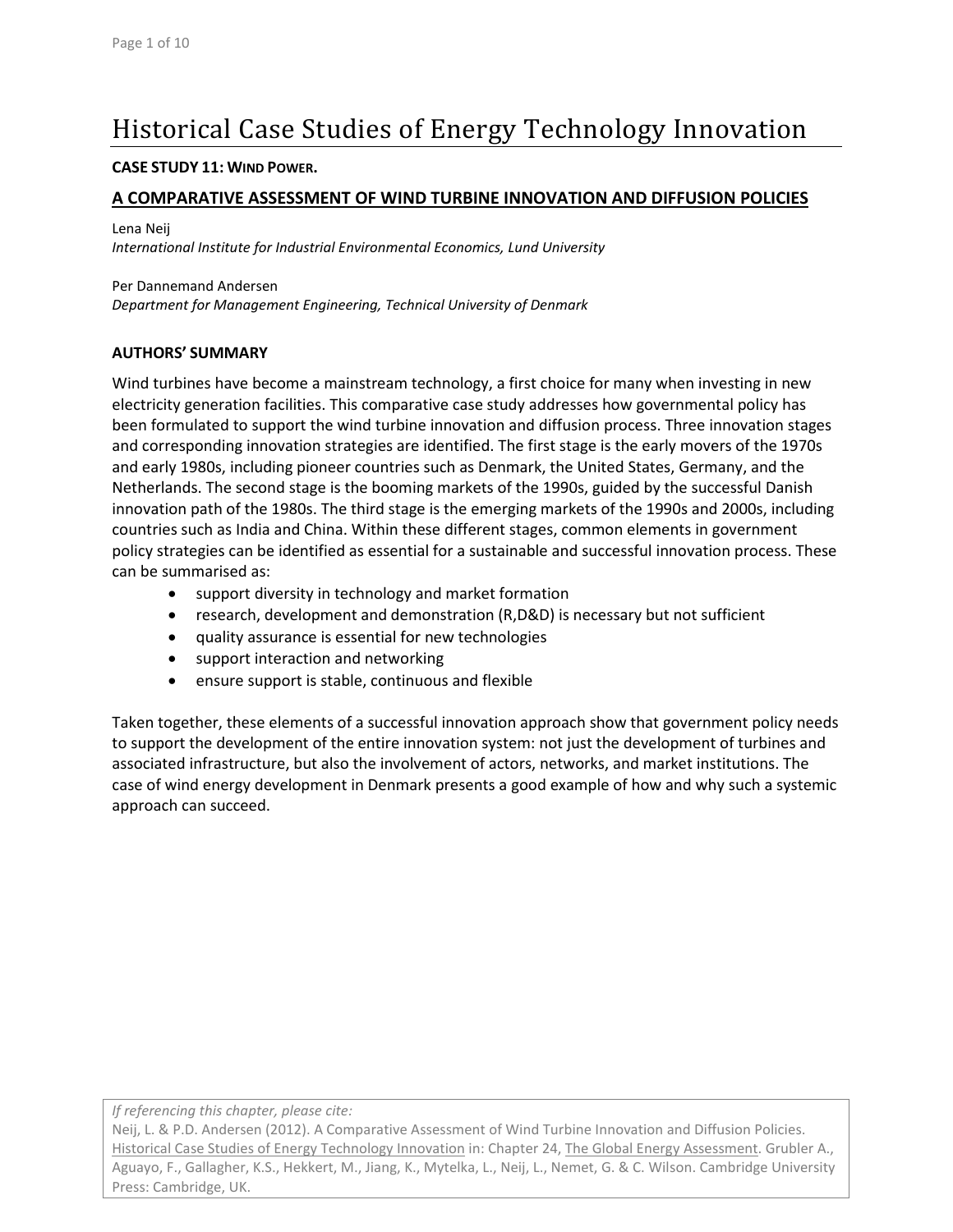# **1 INTRODUCTION: EARLY HISTORY OF WIND ENERGY**

Wind turbines have become a mainstream energy technology, a first choice for many when investing in new electricity generation facilities. Wind energy represents the potential for a greener development pathway. The global commercial reach of leading wind turbine manufacturers is a marker of successful innovation processes. What is it then that characterizes the success story of wind turbine innovation? And what role has public policy played?

The first modern electricity producing wind turbines were developed already in the 1880s, but it was not until the 1970s that wind turbines were seen as an important innovation path for future development. The early years of wind turbine development were characterized by experimentation and development of different types of wind turbine concepts (see Figure 1). Wind turbines came to be partially successful in rural electrification, specifically in the time up to and during World War 1. In the 1950s the first gridconnected wind turbine, with a three-bladed rotor, was built. Research & development (R&D) efforts formed the basis of Juul's pioneering design of the modern electricity producing wind turbine, the 200 kW Gedser turbine, installed in 1957 and operational until 1967 (see Figure 1c). This in turn formed the basis of the so-called Danish wind turbine concept: three-bladed designs and the rotor position actively maintained upwind using an electrical motor. In 1961 a United Nations conference on new sources of energy was held in Rome at which different wind energy concepts and turbine designs were discussed [\(United Nations, 1964\)](#page-9-0). A 1955 textbook, "The Generation of Electricity by Wind Power" by E. W. Golding, was republished in new editions and widely used during the 1970s and 1980s. Overall, the extended experimentation throughout the early and mid 20<sup>th</sup> century accumulated a platform of knowledge and concepts that the modern wind industry could build on.



**FIGURE 1. HISTORICAL WIND TURBINE CONCEPTS.** NOTES: (A) THE WORLD'S FIRST AUTOMATICALLY OPERATED WIND TURBINE (12KW TURBINE), CLEVELAND 1888; (B) HERMANN HONNEF WIND TURBINE, GERMANY 1932; (C) JOHANNES JUUL'S 200 KW GEDSER WIND TURBINE, DENMARK 1957; (D) ULRICH HÜTTER WIND TURBINE, GERMANY 1959; (E) A DARRIEUS WIND TURBINE (NAMED AFTER THE FRENCH INVENTOR, GEORGES DARRIEUS) [PATENTE](http://en.wikipedia.org/wiki/Patent)D IN 1931.

### **2 EARLY INNOVATION POLICIES IN THE 1970S AND EARLY 1980S**

In the 1970s, the pioneer countries in supporting wind energy through innovation policies included, for example, Denmark, the US, Germany, the Netherlands, Great Britain and Sweden. However, two different approaches to technology development were taken (e.g. [Sawin,](#page-9-1) 2001[; Gipe, 1995\)](#page-8-0). One line of public R&D programmes focused on large, megawatt scale turbines (see Figure 2). The R&D programmes were science-based, developing advanced turbines with high efficiencies to compensate for higher construction costs. Knowledge development was, however, complex. R&D resources ploughed into these

#### *If referencing this chapter, please cite:*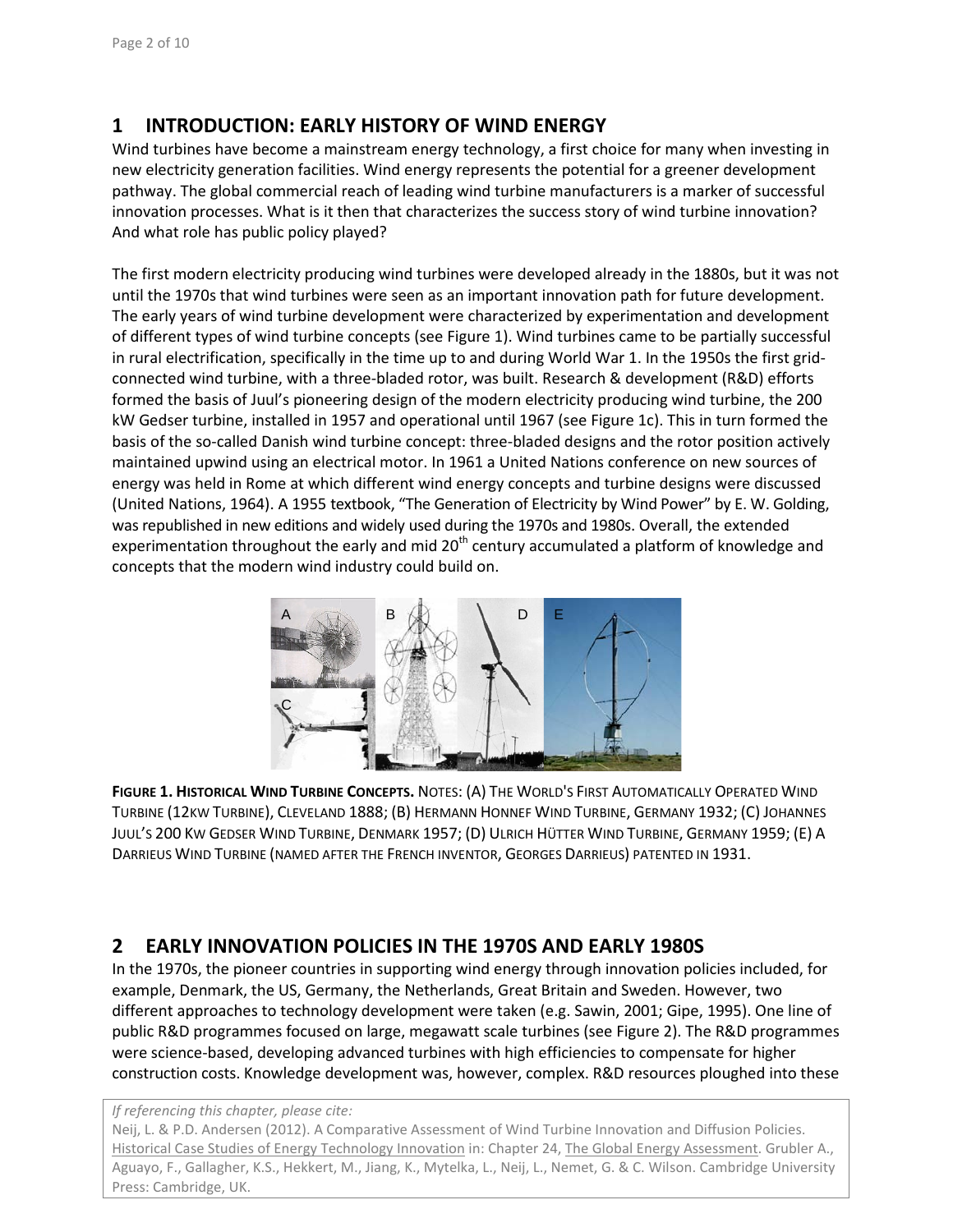programmes in countries like Sweden, Germany and the UK resulted in only a few 2 – 4 MW turbines with limited operating hours [\(Gipe, 1995;](#page-8-0) [Heymann, 1998\)](#page-8-1). The two-bladed 3 MW Growian turbine with 50m blades was an exemplar of unsuccessful rapid up-scaling. It managed 420 hours of operation over the period 1983 - 1987 after which it was demolished due to numerous severe design faults.

In addition, market-pull drivers for these megawatt scale turbines was limited. The intended owners and users were established utilities, but their interest in large and unproven wind turbines was limited, as were the market formation activities supported by governments (see, e.g., [Kamp et al., 2003;](#page-8-2) [Åstrand](#page-8-3)  [and Neij, 2006\)](#page-8-3). The relative failure of this line of development focusing on large scale wind turbines did not, however, have larger financial consequences as investments were relatively small.

The other line of R&D programmes focused on smaller turbines for specific niche markets. In particular, the Danish, Dutch and US wind power policies supported the development of small, simple and reliable machines. In Denmark, the government also invested in market formation activities. As early as 1979, the Danish R&D programmes were combined with investment and production subsidies (similar to the feed-in tariffs for renewable electricity used widely today). The open availability of subsidies had unforeseen effects as smaller actors, such as farmers and entrepreneurs, entered the market. Their involvement in the innovation process turned out to be essential.

The combined technology-push and market-pull of early Danish innovation was symptomatic of a broader systemic approach to wind power. The development of a domestic market was promoted through wind resource mapping, grid connection regulations, guidelines and regulation on municipal planning (governing the permitting process), and information activities. Considerable emphasis was also placed on technological reliability. In 1978, the Test Station for Wind Turbines was established at the Risø National Laboratory, and from 1979 the Danish Energy Agency authorized Risø to develop a certification process for wind turbines which they could then issue and administer. The Risø National Laboratory's role in testing turbines, together with their more traditional forms of R&D, led to a fruitful three-way interaction between actors in industry, policy and research, with Risø providing manufacturers with essential technical and scientific support.

Like Denmark, the Netherlands introduced subsidies and set up a test station already in 1981. However, the Dutch approach was focused on supporting a competitive market, and manufacturers did not receive any support on how to improve the turbines [\(Kamp et al., 2003\)](#page-8-2). This competitive approach in the Netherlands also meant more limited interaction between actors, and so less of the essential learning and feed-back processes seen in Denmark.

In the US, a number of subsidy schemes were introduced. As a result, the market for wind turbines took off rapidly, the number of wind turbine manufacturers increased, and the importing of turbines escalated, especially from Denmark [\(Loiter and Norberg-Bohm, 1999\)](#page-8-4). However, the market boom required US manufacturers to develop wind turbines quickly and with inadequate operational testing at a time when US-manufactured turbine designs were still diverse, advanced, and so largely unproven [\(Heymann, 1998\)](#page-8-1). Many of the US-manufactured wind turbines experienced severe operating problems. In 1985 only 38% worked properly compared to a figure of 98% for well operating Danish-produced turbines [\(Heymann, 1998\)](#page-8-1). In 1986, the Californian market crashed due to the poor performance of many installed turbines and a reduction in government subsidies. Up until then, California had installed 1.2 GW wind power, representing 90% of the global installed capacity at that time [\(US DOE, 2008\)](#page-9-2).

#### *If referencing this chapter, please cite:*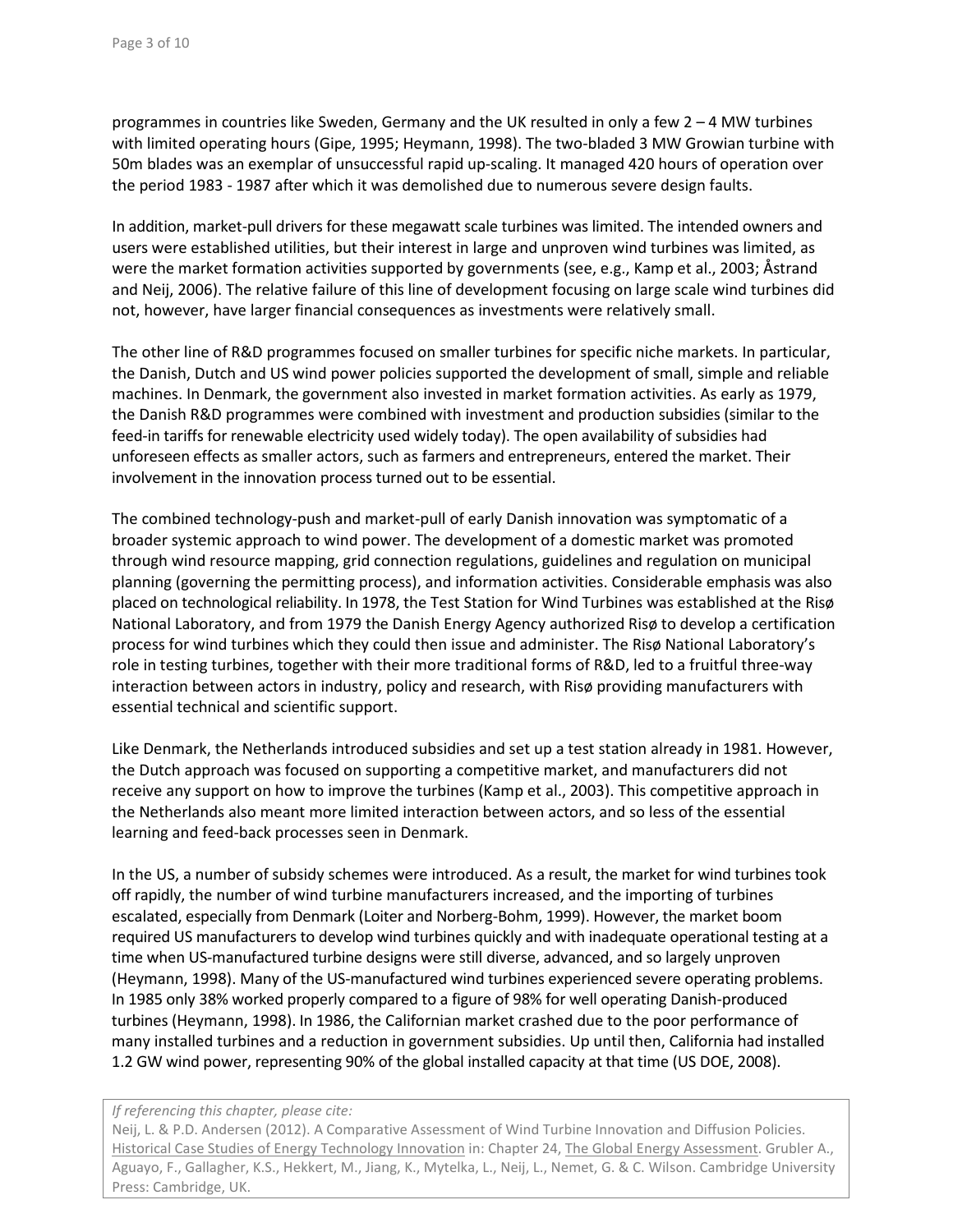## **3 BOOMING EUROPEAN MARKETS IN THE 1990S**

The experiences of wind energy development in the 1970s and early 1980s guided subsequent activity in the 1990s. The successful Danish innovation path of the 1980s was the guiding-star for many countries. Germany refocused on the production of less advanced small and medium-sized turbines in line with the Danish wind energy concept. Spain's approach for overcoming technical barriers to entering the wind turbine market involved a joint venture, Gamesa Eolica, between the Spanish turbine manufacturer, Gamesa, and the established Danish wind turbine manufacturer, Vestas. Established in 1994, Gamesa Eolica paid licensing fees to manufacture Vestas turbines in Spain. Like Germany, Spain came to manufacture turbines based on the Danish concept, benefitting from technology transfer and spillover of know-how. Like Denmark, Germany and Spain also introduced investment and production incentives to support market formation. In 1990 a feed-in law was introduced in Germany mandating utilities to purchase independently generated electricity under terms favourable for the wind turbine operators [\(Lauber and Mez, 2006\)](#page-8-5). In 1994, a feed-in law with a premium price paid by the electricity utilities was introduced in Spain.

Resources mobilised for wind power in the 1990s in Denmark, Germany and Spain supported both knowledge development and diffusion as well as market formation. With a few exceptions technology development focused on scaling up the smaller turbines that had dominated the market in the 1980s to improve wind capture and reduce the cost of generated electricity. The process of up-scaling more or less standardised turbines had already begun in Denmark in the 1980s as turbine sizes increased from 22kW to 500kW. In the late 1990s commercialized wind turbines had already reached 3MW (see Figure 2). Knowledge development efforts also led to major performance improvements: turbine availability reached 98% (i.e., downtimes of <2% due to technical reasons); efficiency increased dramatically; turbine noise was reduced; and impacts on grid stability were managed allowing penetration rates of over 10% of total electricity production. In all, developments showed that wind energy could be an important contributor in future energy supply systems.

*If referencing this chapter, please cite:*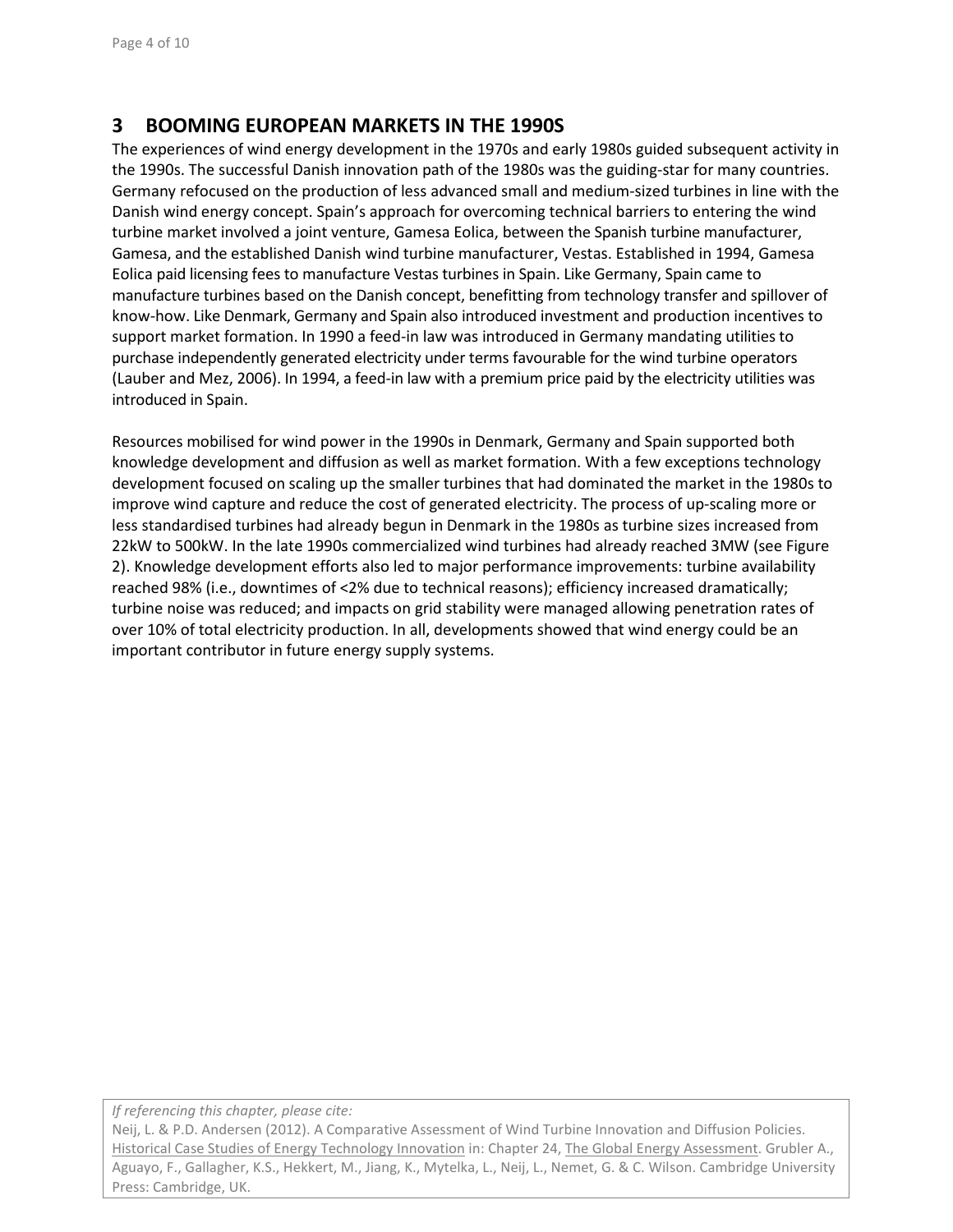

**FIGURE 2. SIZE OF LARGEST WIND TURBINES INCLUDING FAILURES.**

The development of wind turbines and wind generated electricity in the 1980s and 1990s also resulted in cost reductions attributable to various innovation processes [\(Neij et al., 2003\)](#page-9-3). In Denmark, the cost of installed wind turbines (i.e. cost per kW) reduced by 5% from 1980 to 1985, and by 50% over the longer period from 1980 to 2000 [\(Neij et al., 2003\)](#page-9-3). Due to successful up-scaling and improved efficiency, the cost reduction in generated electricity was even larger, falling by 70% during the period 1980 to 2000 in the case of Danish produced wind turbines [\(Neij et al., 2003\)](#page-9-3). The development of larger turbines did, however, face economic and logistical constraints. Until the mid 1990s, up-scaling was limited by the cranes available for the erection of the turbines, and the process of up-scaling with its greater use of materials challenged further cost reductions.

In recent years, prices of wind turbines have increased. One explanation is that rapidly increasing demand for wind turbines on the world market has made it possible for turbine manufacturers to increase the price tag of their products. Another explanation is that the world prices of industrial commodities such as steel and copper have increased, driving up turbine costs. Moreover, cost is no longer declining as a result of turbine up-scaling; the maximum size of turbines has stabilized since the early 2000s.

#### *If referencing this chapter, please cite:*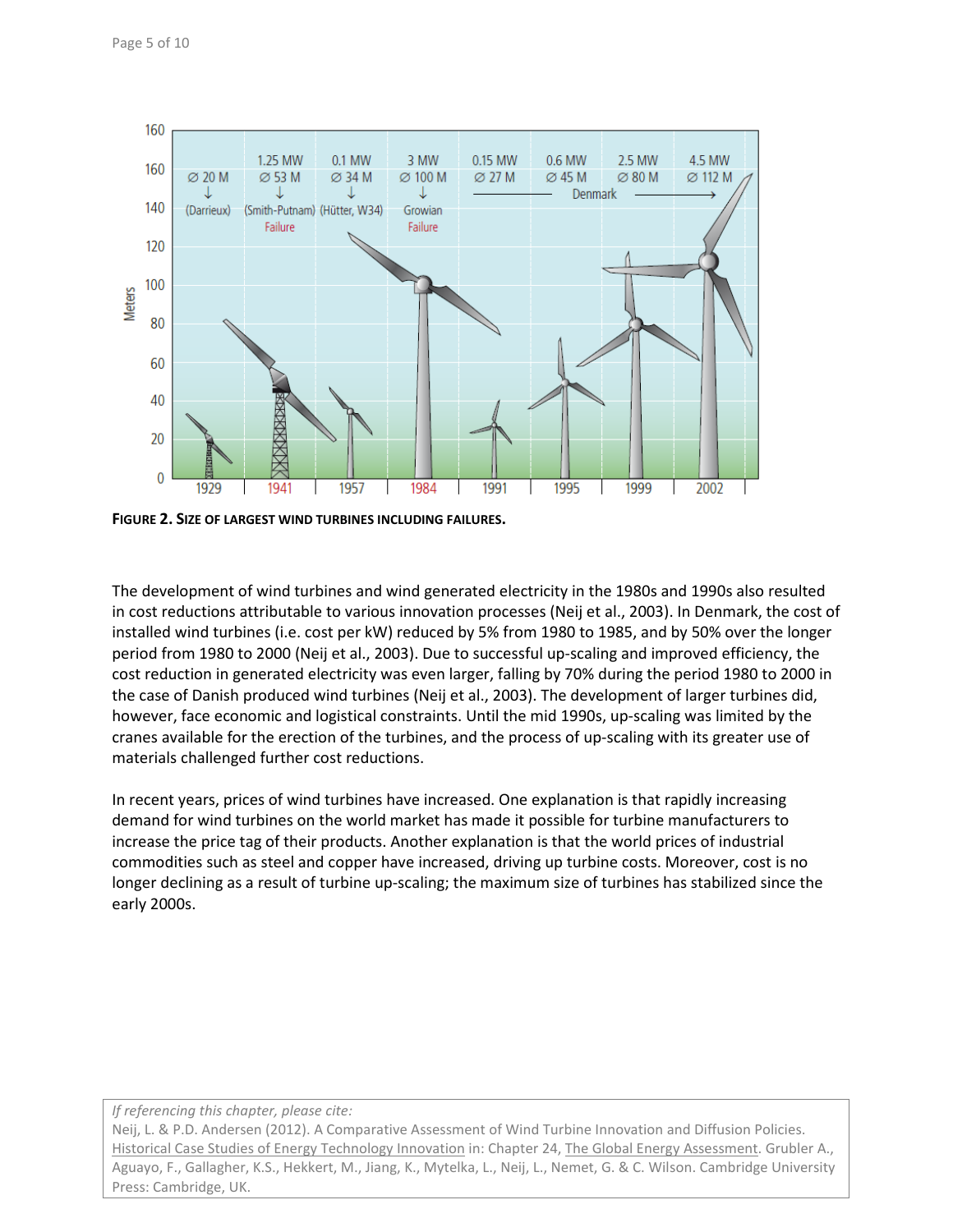

**FIGURE 3. INVESTMENT COSTS OF WIND POWER AS A FUNCTION OF CUMULATIVE EXPERIENCE: LEARNING CURVES.** NOTE: LOG-SCALE X AND Y AXES. SOURCE: [EDENHOFER ET AL.,](#page-8-6) 2011; [JUNGINGER ET AL.,](#page-8-7) 2010.

These cost dynamics are summarised in Figure 3 as a learning curve which expresses investment costs (or market prices) as a function of cumulative experience using installed capacity as a proxy. Note that although data are often reported as capital costs rather than price, it is typically extremely difficult to find reliable cost data.

A declining price profile associated with learning improvements is clearly seen in the early Danish and US onshore wind markets, followed by a distinctive reversal and upward price trend, particularly in the US. This emphasises the contingency of cost improvements on market conditions and technological maturity. A similar overall trend is becoming evident in the much less mature offshore wind markets in the EU, with prices also strongly affected by siting issues and distance to shore.

### **4 EMERGING MARKETS IN THE 1990S AND 2000S**

India and China also developed highly supportive policies and markets for wind energy in the 1990s. Both countries mandated grid compatibility with wind development, and developed national legislation and financial incentives to support wind energy [\(Liu et al., 2002;](#page-8-8) [Lewis, 2007;](#page-8-9) [GEF, 2008\)](#page-8-10). Technology and knowledge development was supported through licensing arrangements with foreign wind turbine manufacturers, and through domestic R&D programmes. Knowledge development was further supported through the development of international networks. In India the wind turbine manufacturer,

*If referencing this chapter, please cite:*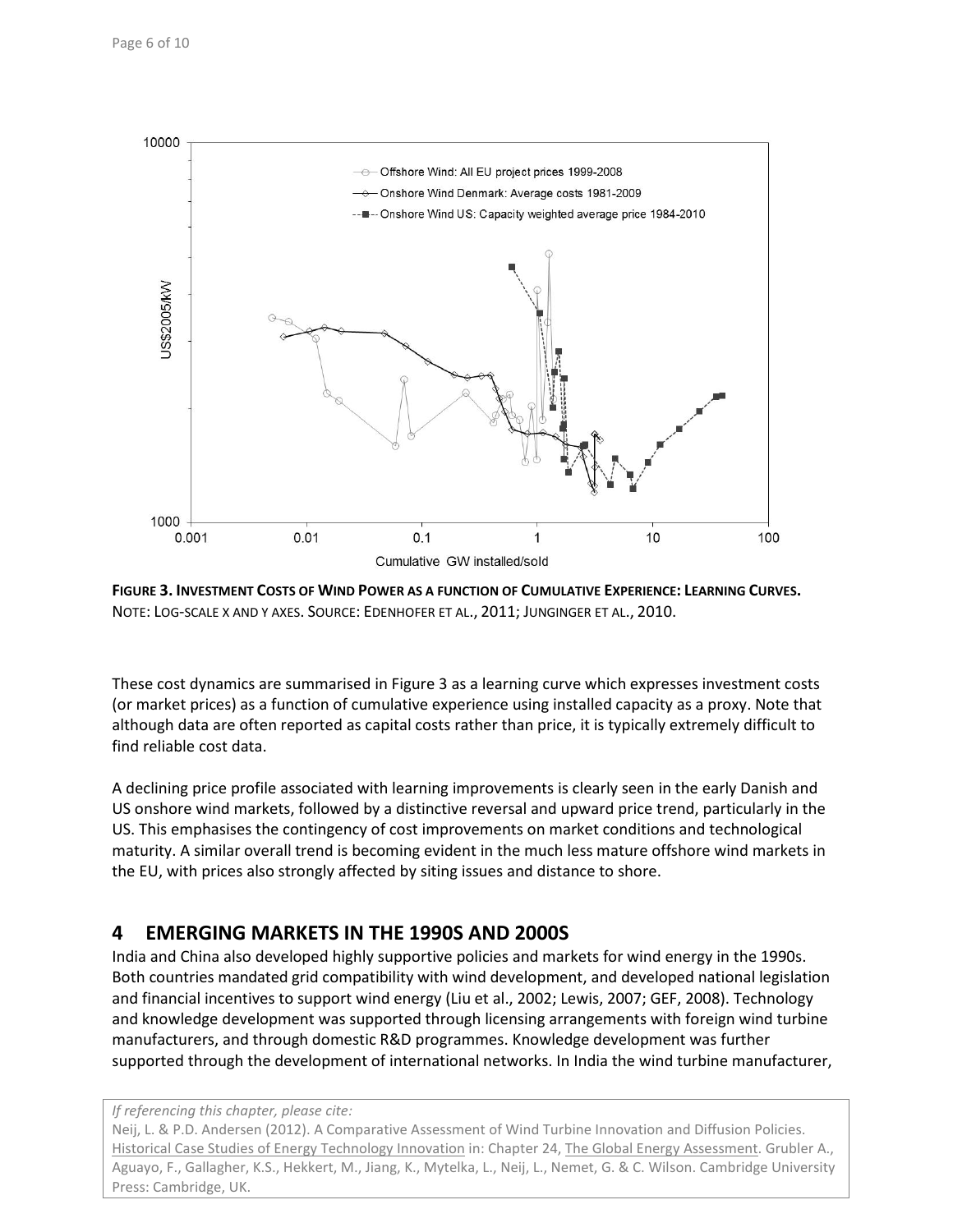Suzlon, located research centres in the Netherlands and Germany (Red Herring 2005) and established their international headquarters in Denmark. In China the wind turbine producer, Goldwind, developed know-how by sending employees abroad to obtain advanced training. In parallel, both India and China developed duties and related taxes to encourage domestically manufactured wind turbines and components [\(Lewis, 2007\)](#page-8-9). China even mandated domestic products as part of their market formation incentives.

Consequently, wind turbines diffused rapidly from the mid 1990s. But industry development faced a number of difficulties due to poor wind resource data, weak grid systems, poor installation practices, and unsatisfying performance of locally produced wind turbines [\(Lewis, 2007;](#page-8-9) [Rajsekhar et al., 1999\)](#page-9-4). As a result, the cost of generated electricity was higher than expected. To overcome performance problems, India and China both developed certification programmes for domestically produced turbines [\(Lewis, 2007\)](#page-8-9).

The innovation path in India and China has been characterized by a massive support for domestic market formation, using spillovers of know-how from foreign manufacturers and support for local knowledge development related to improved wind resource data, grid development and improved technology performance. The process of licensing the production of foreign developed wind turbines resulted in the introduction of somewhat old and small models due to the requirement for domestic manufacturing units. But this emphasis on domestic manufactures allowed the use of local labour assets and the production of wind turbines at a low cost. Domestic production also provided cost reductions related to logistics and transaction costs. In all, the massive and aggressive policy structures of India and China have allowed for an impressive increase in domestically produced wind turbines over the last ten years.

### **5 ELEMENTS OF EFFECTIVE INNOVATION POLICIES**

From this comparative analysis of the innovation paths of wind energy in different countries, some key elements in government policy strategies can be distilled as being essential for a sustainable and successful innovation process. These elements are set out in detail below, and summarised here as follows:

- support diversity in technology and market formation
- research, development and demonstration (R,D&D) is necessary but not sufficient
- quality assurance is essential for new technologies
- support interaction and networking
- ensure support is stable, continuous and flexible

Taken together, these elements of a successful innovation approach show that government policy needs to support the development of the entire innovation system: not just the development of turbines and associated infrastructure, but also the involvement of actors, networks, and market institutions. The case of wind energy development in Denmark presents a good example of how and why such a systemic approach can succeed [\(Borup et al., 2009\)](#page-8-11).

*If referencing this chapter, please cite:*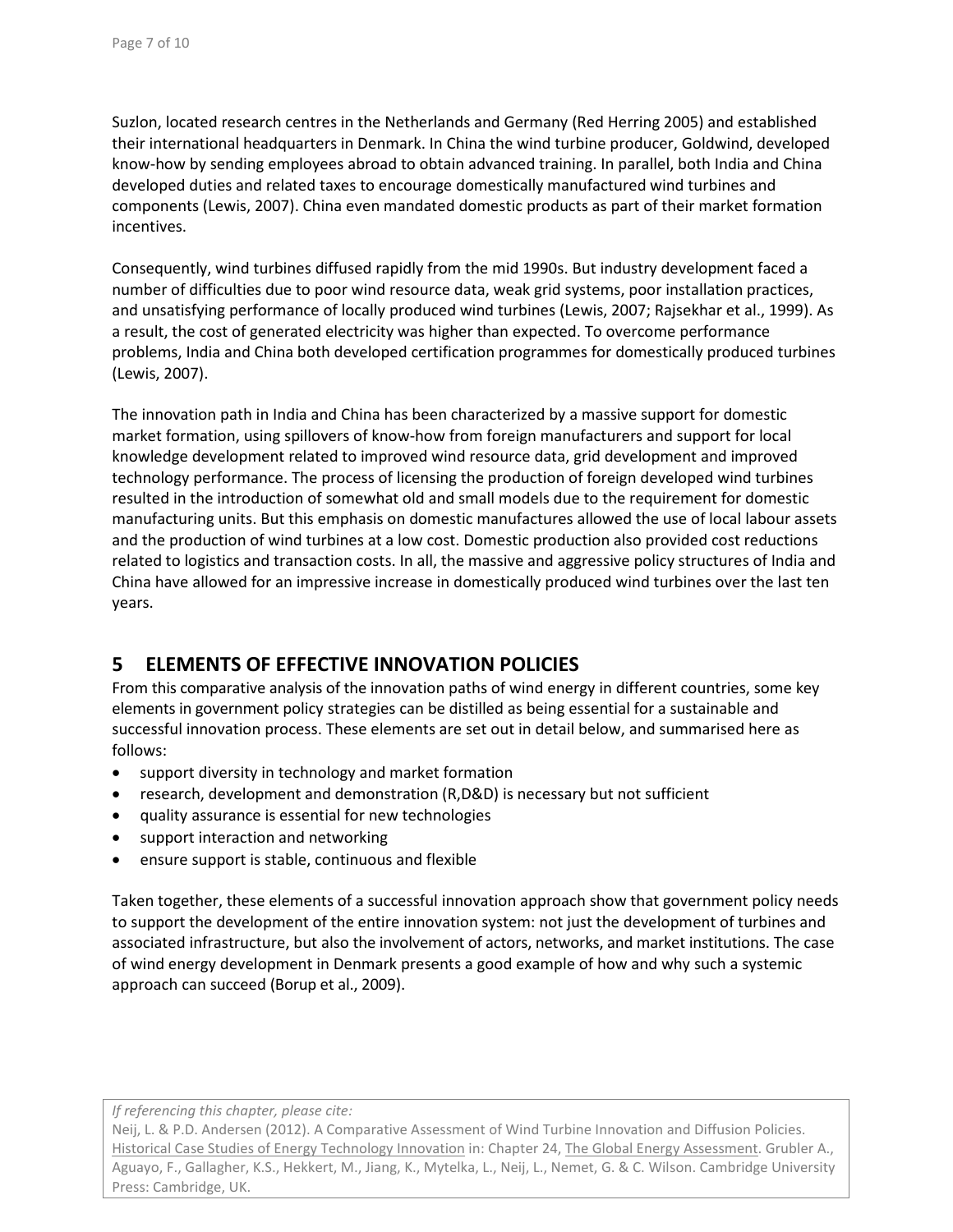#### **5.1 Diversity in technology and market formation**

Entrepreneurial experimentation in the early to mid  $20<sup>th</sup>$  century provided important experience of wind turbine design, and a necessary foundation for strong policy support in the early 1970s. However, in the 1970s many countries focused financially or even exclusively on large and advanced turbines as the single option to meet energy demand in the immediate future. Yet the support of these large, complex wind turbines came to have no impact on the development of commercial turbines in the 1980s as the risks and costs were too high, and with few actors willing to commit investment. Wind turbine deployment was driven not by the traditional utilities and energy companies, but by small and medium-sized enterprises and individuals. These actors, not envisioned as core to the development of wind energy from the start, chose to invest in smaller, more reliable and less costly turbines. This illustration of the difficulties in foreseeing a technology's early evolution emphasises the importance of supporting a diversified innovation portfolio in terms of both technologies and actors. By making it possible for all types of actors to gain support (e.g., investment subsidies), countries like Denmark and the US successfully supported early market formation. Other governments which foresaw utilities as the main users fruitlessly targeted funding at incumbent actors who were insufficiently interested in a new technology.

#### **5.2 Targeted research, development and demonstration (R,D&D)**

In many countries, wind energy innovation was initially supported through research, development & demonstration (R,D&D) as the first stage in a linear innovation process. But R,D&D funding alone did not give rise to any commercial turbines. In contrast, Denmark and the US had already started to support market formation in the late 1970s and early 1980s, allowing small and medium sized enterprises and individuals to access the subsidy programmes. These broad user-oriented initiatives contributed to important learning-by-using, providing essential feedback to the development of wind turbines.

Initial R,D&D expenditures in Denmark were approximately EUR 47 million up to 1990 whereas equivalent expenditures in Germany during the same time period were more than five times higher at EUR 227 million [\(Neij et al., 2003\)](#page-9-3) and early US expenditures more than twenty times higher [\(Heymann,](#page-8-1)  1998). Yet Denmark more effectively supported the innovation path of wind turbines. How R,D&D resources were targeted, as well as their magnitude, was critically important.

#### **5.3 Quality assurance**

The certification process developed in Denmark as early as the late 1970s was an essential part of the successful development of Danish wind turbines. The Netherlands also developed a test station to guarantee wind turbine quality, but this was less successful (see below). Countries without testing and certification processes for emerging wind turbine models experienced severe problems in market trust, as in the case of early developments in the US. In recent years, India and China have developed technology certification programmes to ensure high quality domestic wind turbines.

#### **5.4 Interaction and networking**

Interaction and networking between innovation actors is important. A successful model and example of early experience in policy support for networking was the development of the Danish test station which supported interaction and knowledge transfer between turbine owners (users), manufactures and researchers. This contrasts with experience in the Netherlands where the test station supported competition rather than cooperation among domestic producers.

*If referencing this chapter, please cite:*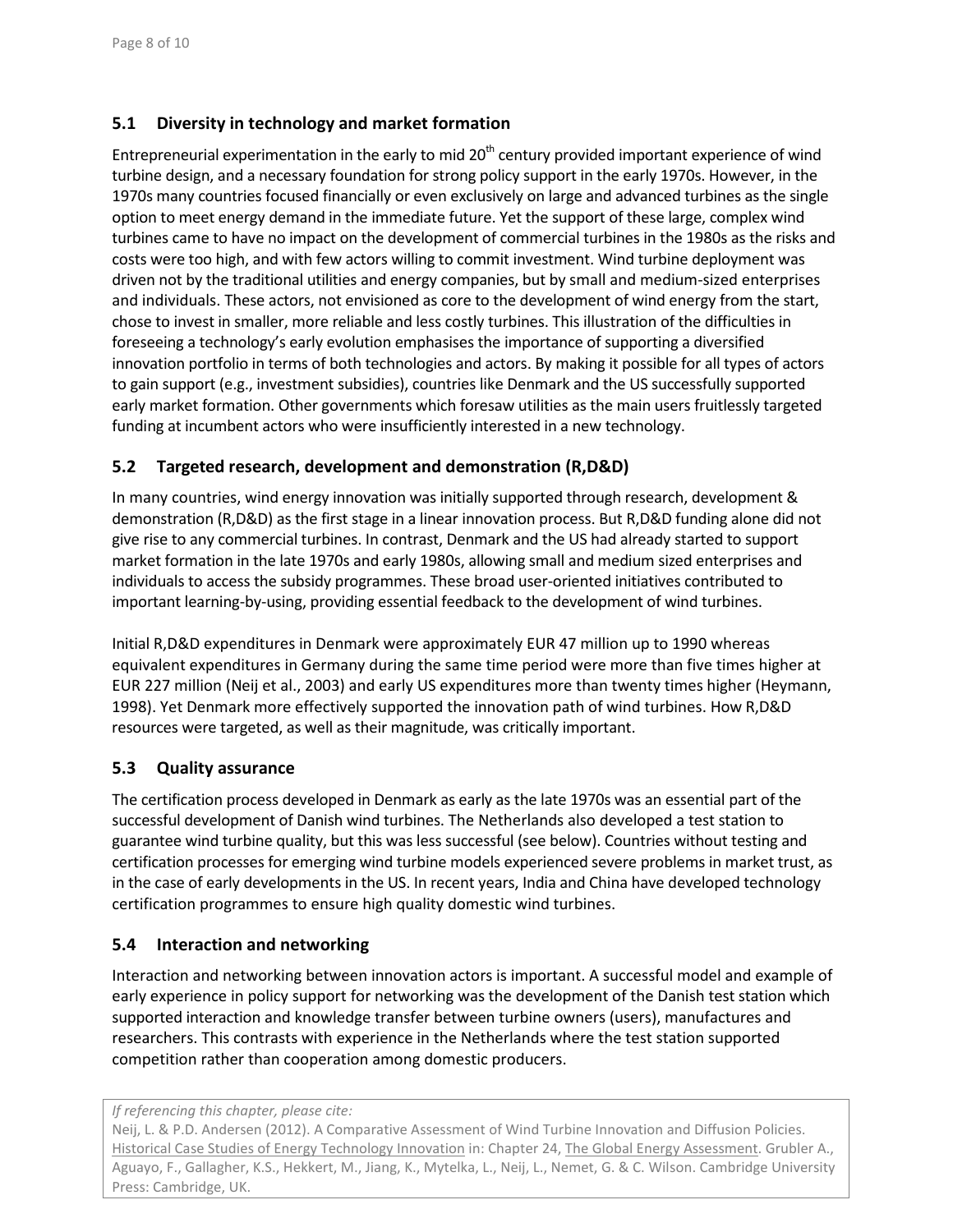#### **5.5 Stable, continuous, but flexible support**

The history of wind turbine development is long, with many technology and policy failures along the way. Denmark provided a continuous and stable system of support since the mid 1970s, as did Spain from the early 1990s. This stability in innovation and diffusion policies underwrote knowledge development and market formation activities that in turn supported successful innovation outcomes.

From the relative failure of innovation efforts in the 1980s, Germany rebuilt their innovation and diffusion policies in the 1990s on the basis of the successful Danish approach, applying production incentives in the form of a feed-in law to support market formation. By being flexible and adapting their support structure, Germany became a major player in global wind markets. Over the years, many other countries have come to develop their support structures in a similar way.

### **6 FURTHER READING**

An excellent, comprehensive account of early developments in the wind industry with country comparisons can be found in [Gipe, 1995.](#page-8-0)

## **7 REFERENCES**

- <span id="page-8-3"></span>Åstrand, K. & Neij, L., 2006. An assessment of governmental wind power programmemes in Sweden – using a system approach. *Energy Policy,* **34**: 277-296.
- <span id="page-8-11"></span>Borup, M., Andersen, P. D. A., Gregersen, B. & Tanner, A. N., 2009. *Ny Energi og Innovation i Danmark,*  Copenhagen, DJØF's Forlag.
- <span id="page-8-6"></span>Edenhofer, O., Pichs Madruga, R., Sokona, Y., Seyboth, K., Matschoss, P., Kadner, S., Zwickel, T., Eickemeier, P., Hansen, G., Schlömer, S. & von Stechow, C., 2011. *IPCC Special Report on Renewable Energy Sources and Climate Change Mitigation,* Cambridge, United Kingdom and New York, NY, USA, Cambridge University Press.
- <span id="page-8-10"></span>GEF, 2008. *Promotion of wind energy: lessons learnd from international experience and UNDP-GEF projects*, GEF-UNDP.
- <span id="page-8-0"></span>Gipe, P., 1995. *Wind energy comes of age*, John Wiley & Sons Inc.
- <span id="page-8-1"></span>Heymann, M., 1998. Signs of Hubris – The shaping of wind technology styles in Germany, denmark and the United States 1940-1990. *Technology and Culture,* **39**(4): 641-670.
- <span id="page-8-7"></span>Junginger, M., van Sark, W. & Faaij, A. (eds.) 2010. *Technological Learning in the Energy Sector: Lessons for Policy, Industry and Science,* Cheltenham, UK: Edward Elgar.
- <span id="page-8-2"></span>Kamp, L., Smits, R. & Andriesse, C., 2003. Notions on learning applied to wind turbine development in the Netherlands and Denmark. *Energy Policy,* **32**(14): 1625-1637.
- <span id="page-8-5"></span>Lauber, V. & Mez, L., 2006. Renewable Electricity Policy in Germany, 1974-2005. *Bulletin of Science, Technology & Society,* **26**(2): 105-120.
- <span id="page-8-9"></span>Lewis, J. I., 2007. Technology Acqusition and Innovation in the developing world: wind turbine development in China and India. *St Comp Dev,* **42**: 208-232.
- <span id="page-8-8"></span>Liu, W.-Q., Gan, L. & Zhang, X.-L., 2002. Cost-competetive incentives for wind energy development in China: institutional dynamics and policy changes. *Energy Policy,* **30**: 753-765.
- <span id="page-8-4"></span>Loiter, J. M. & Norberg-Bohm, V., 1999. Technology policy and renewable energy:public roles in the development of new energy technologies. *Energy Policy,* **27**: 85-97.

*If referencing this chapter, please cite:*